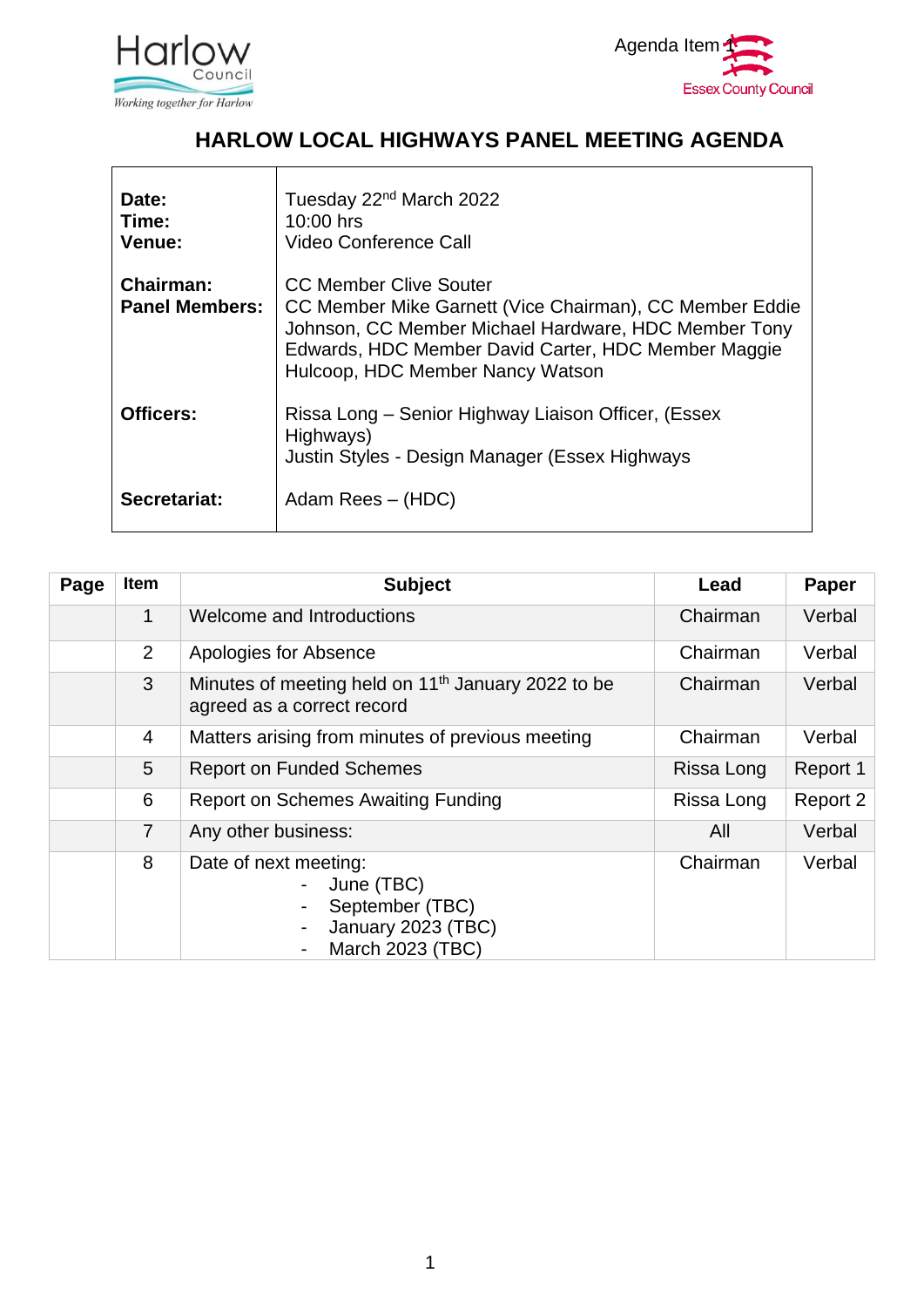#### **MINUTES OF THE HARLOW LOCAL HIGHWAYS PANEL HELD ON**

11 January 2022 7.00 - 7.30 pm

### **PRESENT**

#### **Committee Members**

County Councillor Clive Souter, Harlow West (Chair) County Councillor Mike Garnett, Harlow North (Vice-Chair) County Councillor Eddie Johnson, Harlow South East Councillor David Carter, Harlow District Council Councillor Tony Edwards, Harlow District Council Councillor Maggie Hulcoop, Harlow District Council

#### **Officers**

Hannah Criddle, Governance Support Officer Rissa Long, Highways Liaison Officer, Essex County Council Justin Styles, Essex County Council

### 10. **WELCOMES AND INTRODUCTIONS**

The Chair welcomed all attendees to the meeting and invited Justin Styles to introduce themselves to the Panel.

### 11. **APOLOGIES FOR ABSENCE**

Apologies for absence were received from Councillors Michael Hardware and Nancy Watson.

### 12. **MINUTES OF MEETING HELD ON 23 JUNE 2021 TO BE AGREED AS A CORRECT RECORD**

Agreed.

### 13. **MATTERS ARISING FROM MINUTES OF PREVIOUS MEETING**

None.

### 14. **REPORT ON FUNDED SCHEMES**

Rissa Long, Highways Liaison Officer, gave an update on Funded Schemes from 2020/21 financial year.

It was agreed that the following scheme be removed from the list as the cost of the project outweighed the benefits:

i) Willowfield – Layby Improvement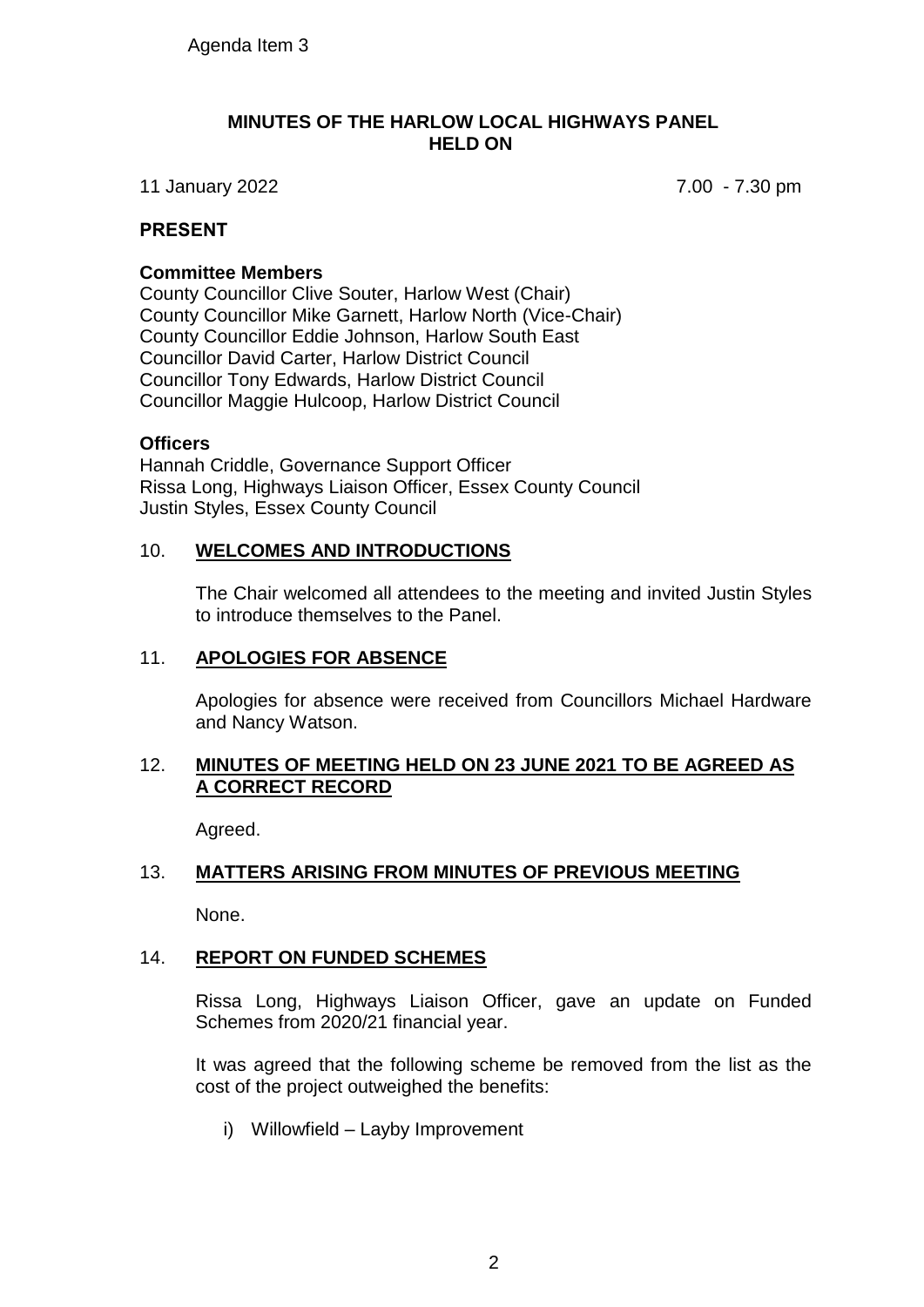The Panel noted that completion for the Passmore Area Cycling Improvements and Kingsmoor Road Dropped Kerbs schemes may slip to 2022/23.

#### 15. **REPORT ON SCHEMES AWAITING FUNDING**

Rissa Long presented the report on schemes awaiting funding. It was noted that the budget would be allocated at Full Council in February so schemes would be confirmed at the next panel meeting in March.

### 16. **ANY OTHER BUSINESS**

None.

### 17. **DATE OF NEXT MEETING**

22 March 2022.

CHAIR OF THE PANEL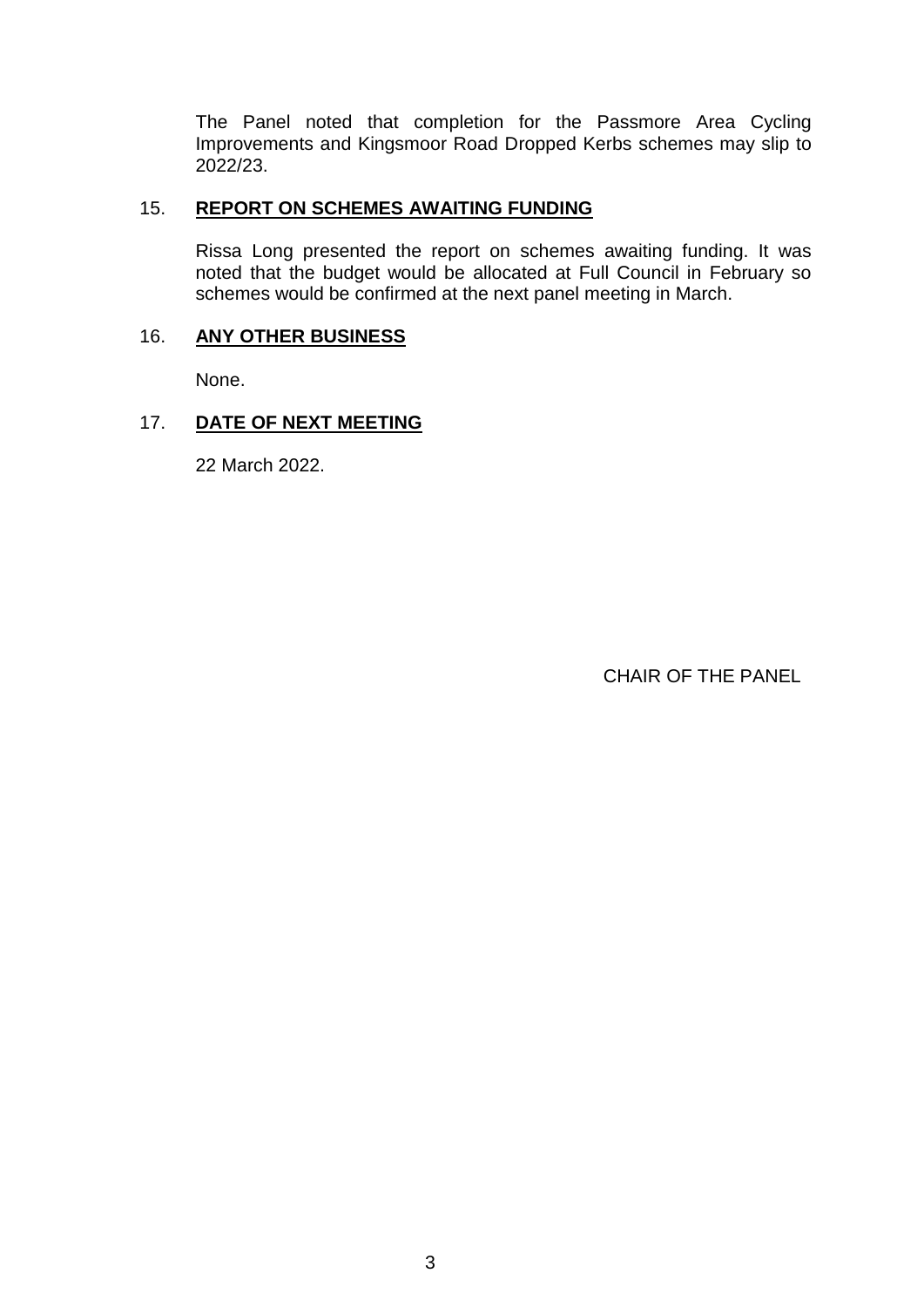## **REPORT 1 HARLOW LOCAL HIGHWAY PANEL 2021/22 FUNDED SCHEMES LIST**

This report provides an update on the current position of all the schemes which the Harlow Local Highway Panel had recommended for inclusion in the 2021/22 programme.

### **Budget summary 2021/22**

| 1. Commissioned schemes            |           |          |
|------------------------------------|-----------|----------|
| Safer Roads Schemes 2021/22        |           | £25,000  |
| Other commissioned Schemes 2021/22 |           | £333,500 |
|                                    | Sub-total | £358,500 |

| 2. LHP Funding                 |           |          |
|--------------------------------|-----------|----------|
| LHP Funding 2021/22            |           | £243,500 |
| LHP Additional Funding 2021/22 |           | £200,000 |
|                                | Sub-total | £443,500 |

| 3. Summary                                      |          |
|-------------------------------------------------|----------|
| Total LHP Budget 2021/22                        | £443,500 |
| <b>Total Commissioned Schemes</b>               | £358,500 |
| <b>Budget allocated to cycleway maintenance</b> | £85,000  |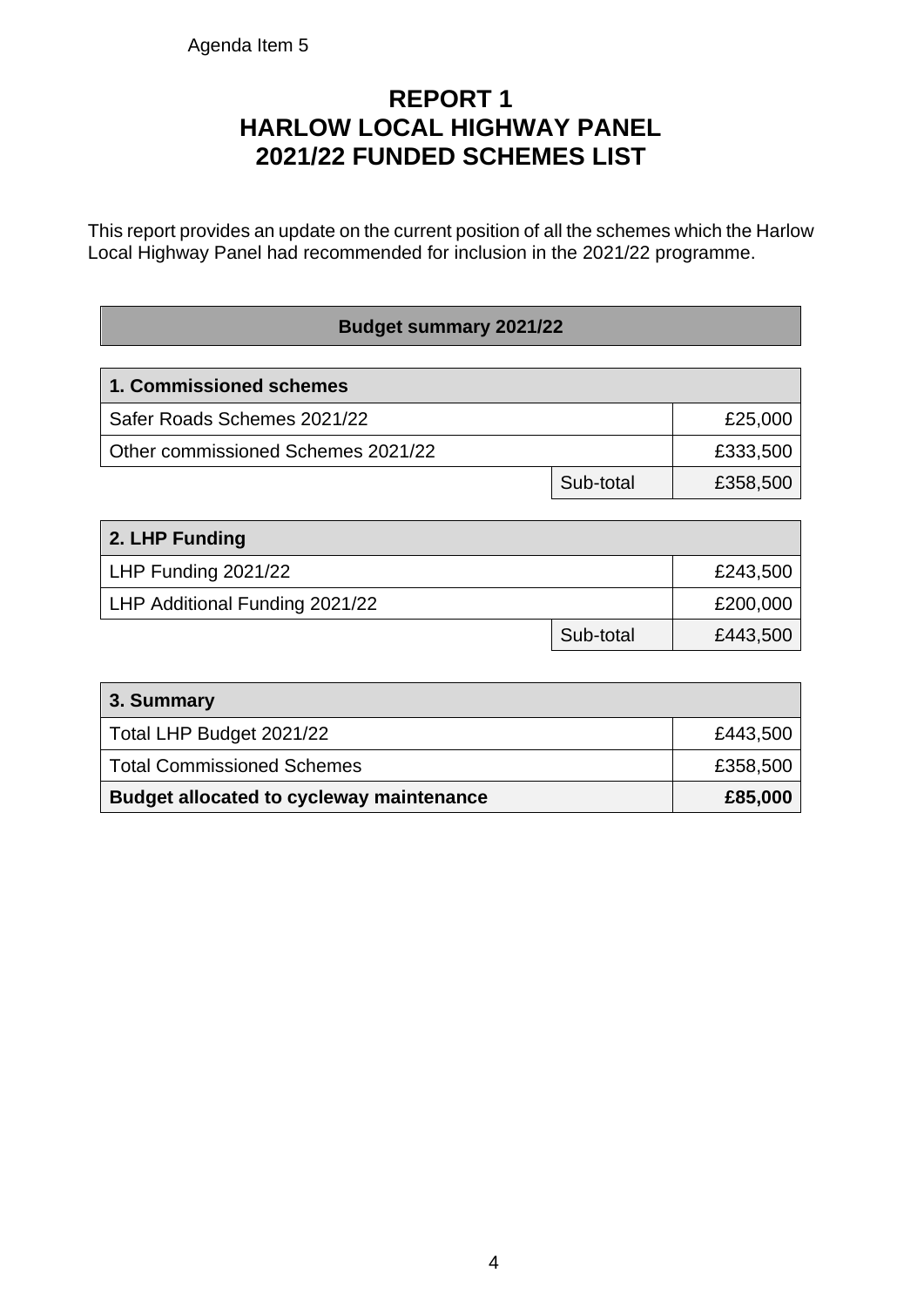## **Funded Schemes 2021-22**

**Total Value of** 

**Schemes £358,500 Completed Update**

| Ref            | <b>Scheme name</b>                                      | <b>Description</b>                                                                                                                                                   | <b>Division</b>             | <b>Scheme</b><br><b>Category</b> | <b>Scheme stage</b> | <b>Cost Code</b> | <b>Allocated</b><br><b>Budget</b> | <b>Comments</b>                                                                                                   | Est<br><b>Completion</b> |
|----------------|---------------------------------------------------------|----------------------------------------------------------------------------------------------------------------------------------------------------------------------|-----------------------------|----------------------------------|---------------------|------------------|-----------------------------------|-------------------------------------------------------------------------------------------------------------------|--------------------------|
|                | <b>Opposite Bushey Croft,</b><br>Harlow - Parking       | Measures to improve the<br>congestion issues caused by parked<br>vehicles                                                                                            | <b>Harlow West</b>          | <b>Traffic</b><br>Management     | Feasibility         | LHAR162020       | £5,500                            | Completed in February 2022                                                                                        | <b>COMPLETED</b>         |
| 2              | Paringdon Road -<br>Route study                         | Request to review Paringdon Road<br>in its entirety to assess the existing<br>traffic calming and junction<br>arrangements where safety<br>concerns have been raised | <b>Harlow West</b>          | Traffic<br>Management            | Feasibility         | LHAR192012       | £5,000                            |                                                                                                                   | Q <sub>4</sub>           |
| 3              | Passmore Area -<br>Cycling improvements                 | Implementation of cycle<br>improvements in the Passmore<br>Area as identified in the feasibility<br>study undertaken in 2017-18                                      | <b>Harlow West</b>          | Cycling                          | Total scheme        | LHAR164001       | £96,500                           | The scheme will progress in<br>2022-23.                                                                           | 2022-23                  |
| $\overline{4}$ | <b>Waterhouse Moor -</b><br><b>Parking improvements</b> | Request to consider amending off<br>road land for parking spaces in the<br>vicinity of Waterhouse Towers                                                             | <b>Harlow South</b><br>East | <b>Traffic</b><br>Management     | Design              | LHAR192006       | £5,500                            | Completed in February 2022                                                                                        | <b>COMPLETED</b>         |
| 5              | Willowfield - Layby<br>improvement                      | Feasibility study to look at either<br>widening the existing layby to better<br>facilitate echelon parking or look to<br>introduce a one way system                  | <b>Harlow West</b>          | <b>Traffic</b><br>Management     | Design              | LHAR162010       | £6,500                            | <b>Completed in November</b><br>2021.                                                                             | <b>COMPLETED</b>         |
| 6              | Barn Mead - Dropped<br>crossings                        | Request for dropped crossings<br>around the whole Barn Mead estate                                                                                                   | <b>Harlow West</b>          | Walking                          | Total scheme        | LHAR163020       | £52,000                           | The scheme was agreed for<br>funding at the June 2021<br>meeting however it will now be<br>progressed in 2022-23. | 2022-23                  |
| $\overline{7}$ | Potter Street - Review<br>of existing 20mph zone        | Request to look into the existing<br>20mph zone and improving existing<br>traffic calming measures                                                                   | <b>Harlow South</b><br>East | Traffic<br>Management            | Feasibility         | LHAR162014       | £5,500                            |                                                                                                                   | Q <sub>4</sub>           |

5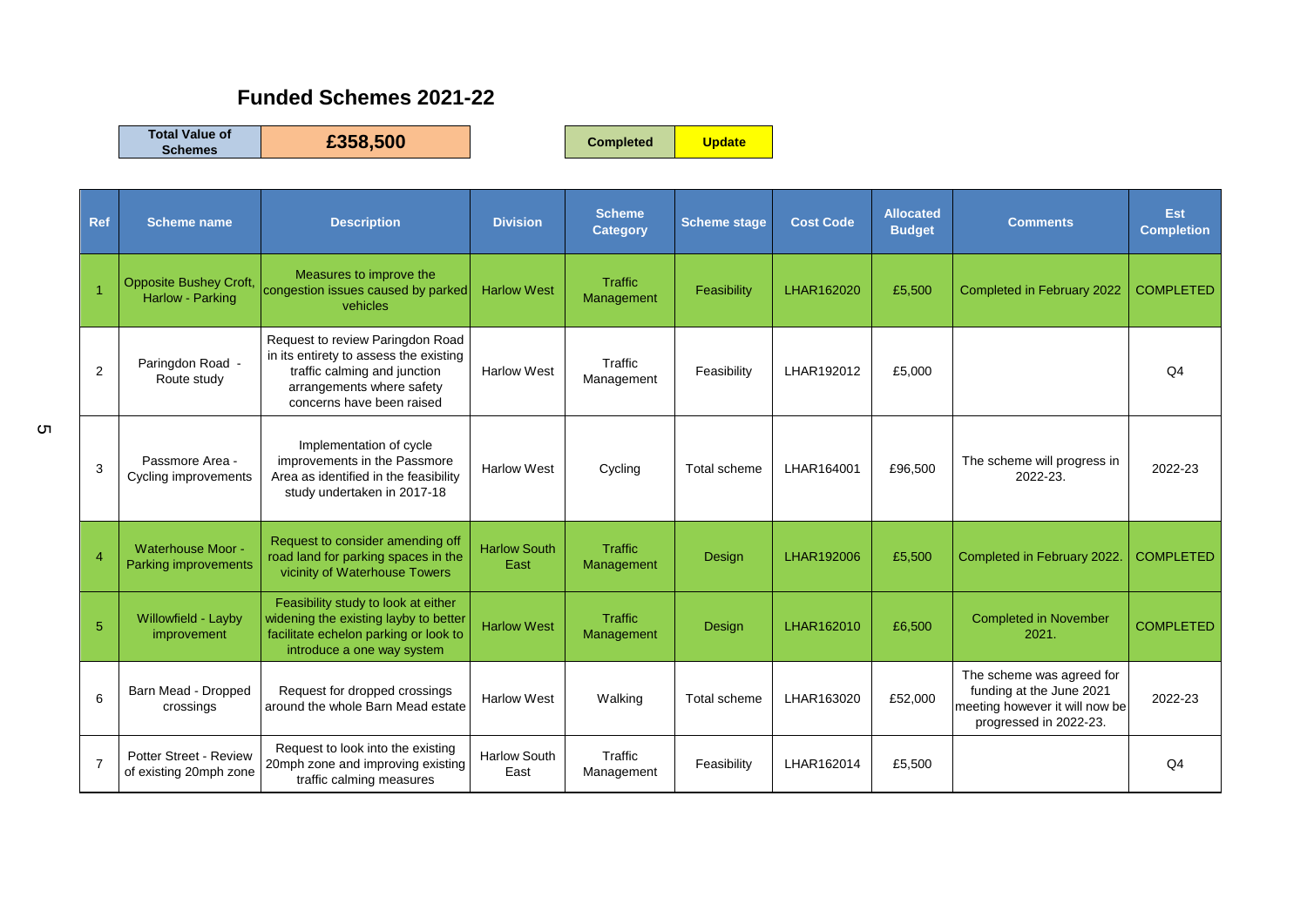## **Funded Schemes 2021-22**

**Total Value of** 

**Schemes £358,500 Completed Update**

| <b>Ref</b> | <b>Scheme name</b>                                                         | <b>Description</b>                                                                                                                          | <b>Division</b>             | <b>Scheme</b><br><b>Category</b>         | <b>Scheme stage</b> | <b>Cost Code</b> | <b>Allocated</b><br><b>Budget</b> | <b>Comments</b>                                                                   | <b>Est</b><br><b>Completion</b> |
|------------|----------------------------------------------------------------------------|---------------------------------------------------------------------------------------------------------------------------------------------|-----------------------------|------------------------------------------|---------------------|------------------|-----------------------------------|-----------------------------------------------------------------------------------|---------------------------------|
| 8          | Partridge Road, close to<br><b>Five Acres - Dropped</b><br>crossing        | Dropped crossings to allow bus<br>users to access the bus stop                                                                              | <b>Harlow West</b>          | Passenger<br>Transport                   | <b>Total scheme</b> | LHAR195001       | £16,500                           | Completed in October 2021                                                         | <b>COMPLETED</b>                |
| 9          | Churchgate Street - 20<br>when lights flash                                | Advisory 20 when lights flash<br>outside the school                                                                                         | <b>Harlow North</b>         | Traffic<br>Management                    | Total scheme        | LHAR182003       | £12,000                           | The posts have been installed<br>and awaiting the installation of<br>the signage. | Q <sub>4</sub>                  |
| 10         | <b>Hare Street Springs</b><br><b>Traffic management</b>                    | Request to look at improving the<br>existing traffic calming arrangement                                                                    | <b>Harlow West</b>          | <b>Traffic</b><br>Management             | Design              | LHAR182005       | £6,500                            | Completed in February 2022                                                        | <b>COMPLETED</b>                |
| 11         | Tye Green Village -<br>Playground warning<br>signage                       | Playground warning signage                                                                                                                  | <b>Harlow South</b><br>East | Traffic<br>Management                    | <b>Total scheme</b> | LHAR192004       | £5,000                            | Completed in February 2022                                                        | <b>COMPLETED</b>                |
| 12         | <b>Latton Bush Centre -</b><br>Mini roundabout<br>improvements             | Improved visibility and possible<br>deflection on the mini roundabout to<br>encourage vehicles heading North<br>on Southern Way to give way | <b>Harlow South</b><br>East | Traffic<br>Management                    | Design              | LHAR192007       | £5,000                            | Completed in August 2021.                                                         | <b>COMPLETED</b>                |
| 13         | <b>Churchgate Street -</b><br><b>Gateway treatment</b>                     | Gateway treatment to reinforce the<br>speed limit as you enter Churchgate<br>Street from the Epping direction                               | <b>Harlow North</b>         | Traffic<br>Management                    | <b>Total scheme</b> | LHAR192010       | £8,000                            | <b>Completed in November 2021</b>                                                 | <b>COMPLETED</b>                |
| 14         | <b>Station Road / Priory</b><br><b>Avenue Harlow -</b><br>Dropped crossing | Dropped crossing to link both sides<br>of the Road                                                                                          | <b>Harlow North</b>         | Walking                                  | <b>Total scheme</b> | LHAR193001       | £10,000                           | Completed in October 2021                                                         | <b>COMPLETED</b>                |
| 15         | Junction in between 17<br>and 100 Abbotsweld -<br>Road markings            | Request to look into give way road<br>markings at the junction                                                                              | <b>Harlow West</b>          | <b>Traffic</b><br>Management             | <b>Total scheme</b> | LHAR162008       | £4,000                            | Completed in October 2021.                                                        | <b>COMPLETED</b>                |
| 16         | Longwood Academy,<br>Paringdon Road -<br>Safety improvements               | Pedestrian guard rail and general<br>safety improvements outside the<br>school                                                              | <b>Harlow West</b>          | <b>School Crossing</b><br><b>Patrols</b> | <b>Total scheme</b> | LHAR206001       | £34,000                           | Completed in October 2021                                                         | <b>COMPLETED</b>                |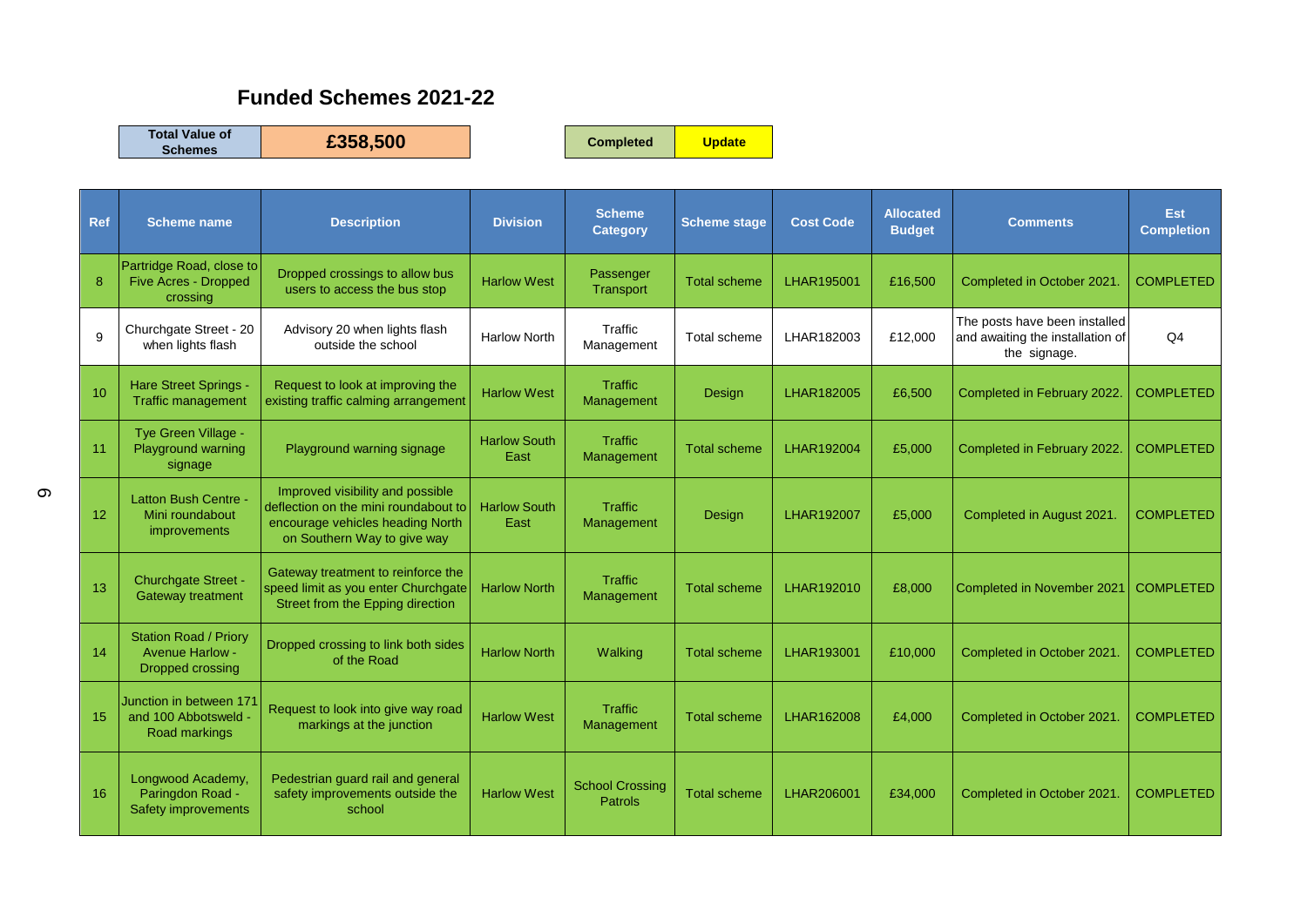## **Funded Schemes 2021-22**

**Total Value of** 

**Schemes £358,500 Completed Update**

| Ref | <b>Scheme name</b>                                                       | <b>Description</b>                                                                                                        | <b>Division</b>             | <b>Scheme</b><br><b>Category</b> | <b>Scheme stage</b> | <b>Cost Code</b> | <b>Allocated</b><br><b>Budget</b> | <b>Comments</b>                       | Est<br><b>Completion</b> |
|-----|--------------------------------------------------------------------------|---------------------------------------------------------------------------------------------------------------------------|-----------------------------|----------------------------------|---------------------|------------------|-----------------------------------|---------------------------------------|--------------------------|
| 17  | Waterhouse Moor -<br>20mph zone                                          | Implementation of 20mph zone on<br>Waterhouse Moor, Westfield and<br><b>Church Leys</b>                                   | <b>Harlow South</b><br>East | <b>Traffic</b><br>Management     | Implementation      | LHAR182008       | £11,500                           | Completed in July 2021.               | <b>COMPLETED</b>         |
| 18  | A414 j/w A1169<br>Hamburger RAB -<br><b>Casualty Reduction</b><br>scheme | Minor signage on the approach                                                                                             | <b>Various</b>              | <b>Safer Roads</b>               | <b>Total scheme</b> | LHAR200101       | £15,000                           | Completed in January 2022.            | <b>COMPLETED</b>         |
| 19  | Mowbray Rd j/w Howard<br>Way - Casualty<br><b>Reduction scheme</b>       | Junction protection markings                                                                                              | <b>Harlow North</b>         | <b>Safer Roads</b>               | <b>Total scheme</b> | LHAR200102       | £8,500                            | <b>Completed in November 2021</b>     | <b>COMPLETED</b>         |
| 20  | Post construction safety<br>audits                                       |                                                                                                                           | Various                     | Safer Roads                      |                     |                  | £1,500                            |                                       | N/A                      |
| 21  | Kingsmoor Road -<br>Dropped kerbs                                        | Pedestrian dropped crossings                                                                                              | <b>Harlow South</b><br>East | Walking                          | Total scheme        | LHAR213001       | £32,500                           | Scheme will be progressed in<br>2022. | 2022-23                  |
| 22  | Woodwards -<br>Pedestrian dropped<br>crossing                            | Relocate disabled bay and install 1<br>pair of pedestrian dropped kerbs to<br>facilitate safer access within<br>Woodwards | <b>Harlow West</b>          | Walking                          | Total scheme        | LHAR213002       | £6,000                            | Scheme will be progressed in<br>2022. | 2022-23                  |
| 23  | School Lane, outside<br>Freshwaters School -<br><b>Bollards</b>          | Bollards on the corner outside the<br>school where the footway is flush<br>with the road                                  | <b>Harlow North</b>         | Traffic<br>Management            | Total scheme        | LHAR212002       | £6,000                            | Scheme will be progressed in<br>2022. | 2022-23                  |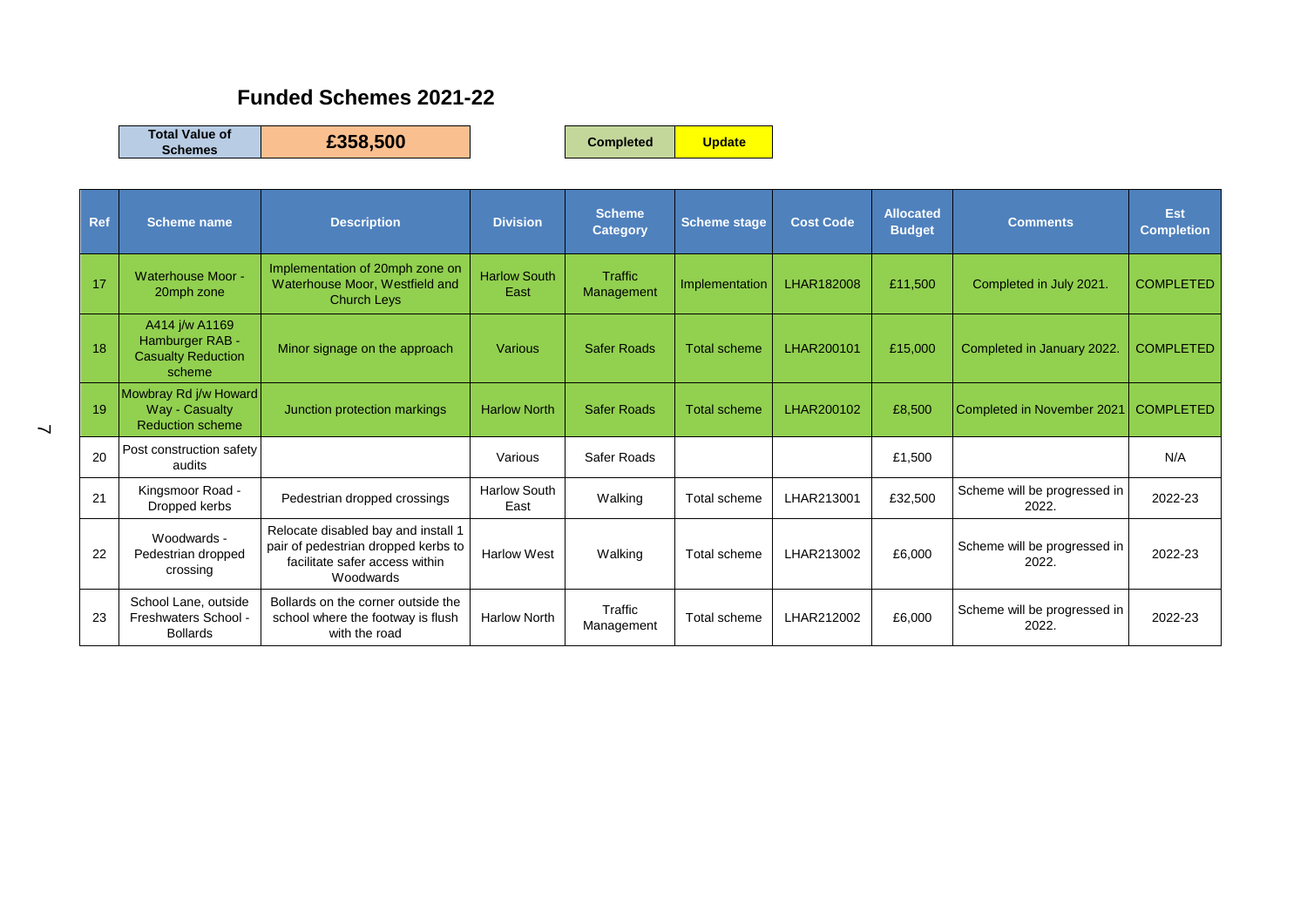## **HARLOW LOCAL HIGHWAY PANEL REPORT 2 – SCHEMES AWAITING FUNDING**

This Schemes Awaiting Funding List identifies those scheme requests, which have been received for the consideration of the Harlow Local Highways Panel (LHP). In February 2022 it was agreed, at ECC Full Council, that the 2022/23 Capital Budget for the twelve Local Highway Panels would include the previously agreed additional funding of £200,000.

It is also now the intention that Casualty Reduction Sites across the County are funded from a central pot of monies derived from the existing LHP funding allocations. This will reduce the overall yearly budget allocation to each Panel, as detailed in the summary below.

| <b>Budget Summary</b>                                               |                                     |          |  |
|---------------------------------------------------------------------|-------------------------------------|----------|--|
|                                                                     |                                     |          |  |
| 1. LHP Funding 2022/23                                              |                                     |          |  |
| LHP funding 2022/23                                                 |                                     | £243,000 |  |
| <b>Reduction for Countywide Casualty Reduction Schemes</b>          |                                     | £35,027  |  |
|                                                                     | <b>Sub-Total</b>                    | £207,973 |  |
| LHP additional funding 2021/22                                      |                                     | £100,000 |  |
| Re-profiled funding from 2021/22                                    |                                     | £97,993  |  |
| LHP additional funding 2022/23                                      |                                     | £200,000 |  |
|                                                                     | <b>Total</b>                        | £605,966 |  |
|                                                                     |                                     |          |  |
| 2. Scheme Recommendations/Slipped Schemes 2022/23                   |                                     |          |  |
| LHAR164001 - Passmore area - Cycling improvements                   |                                     | £96,500  |  |
| LHAR162030 - Barn Mead - Dropped crossings                          |                                     |          |  |
| LHAR213002 - Woodwards - Pedestrian dropped crossing                |                                     | £6,000   |  |
| LHAR212002 - School Lane outside Freshwaters school - guard-railing |                                     |          |  |
| LHAR213001 - Kingsmoor Road - Dropped kerbs                         |                                     | £32,500  |  |
|                                                                     |                                     |          |  |
|                                                                     | <b>Total</b>                        | £193,000 |  |
|                                                                     |                                     |          |  |
| 3. Budget Summary 2022/23                                           |                                     |          |  |
| Total LHP budget 2022/23                                            |                                     | £605,966 |  |
| <b>Scheme Recommendations/Slipped Schemes</b>                       |                                     | £193,000 |  |
|                                                                     | <b>Remaining budget to allocate</b> | £412,966 |  |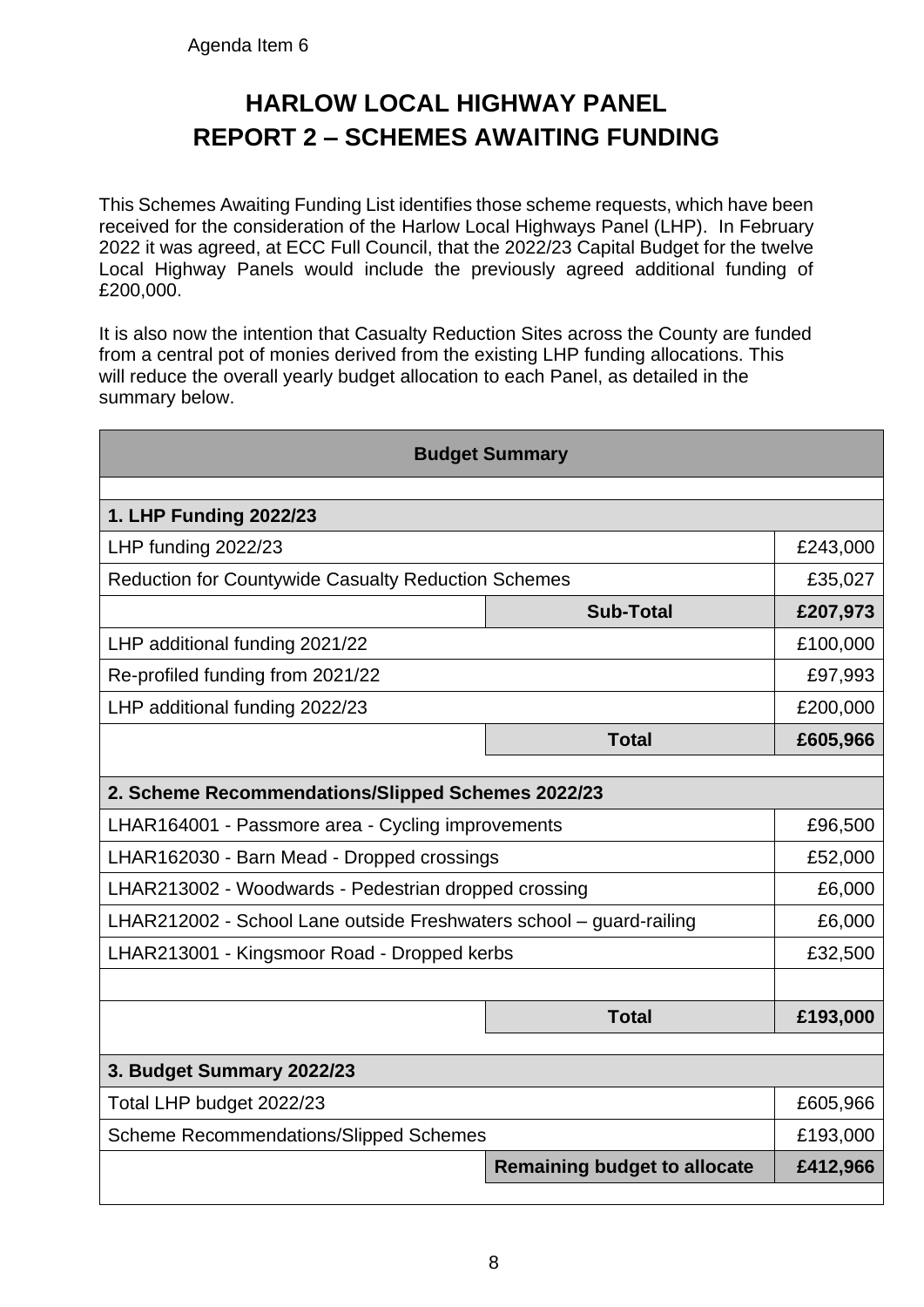This Schemes Awaiting Funding List identifies all of the scheme requests that have been received for the future consideration of the Harlow Local Highways Panel.

There are currently schemes awaiting funding with an estimated cost of £395,500 with further value to be added upon the completion of feasibility studies, designs and validations.

| <b>Category</b>                | <b>Total Estimated</b><br><b>Costs</b> |
|--------------------------------|----------------------------------------|
| <b>Safer Roads</b>             | N/A                                    |
| <b>Traffic Management</b>      | £256,500                               |
| <b>Walking</b>                 | £139,000                               |
| <b>Cycling</b>                 | N/A                                    |
| <b>Passenger Transport</b>     | <b>TBC</b>                             |
| <b>School Crossing Patrols</b> | N/A                                    |
| <b>Congestion</b>              | N/A                                    |
| <b>Public Rights of Way</b>    | N/A                                    |

The breakdown of scheme types is as below.

Costs supplied are estimates only and there is the possibility that a final scheme cost can change significantly dependant on issues which may arise during detailed design and construction.

On the Schemes Awaiting Funding List, the RAG column acknowledges the status of the scheme request as shown below:

| G              | The scheme has been validated as being feasible and is available for<br>consideration                                                    |
|----------------|------------------------------------------------------------------------------------------------------------------------------------------|
| $\overline{A}$ | The scheme has previously been approved for a feasibility study and<br>the results are awaited before the scheme can be fully considered |
| R              | A scheme request has been received but is against ECC policy or<br>there is no appropriate engineering solution                          |
| V              | A scheme request has been received and is in the initial validation<br>rocess                                                            |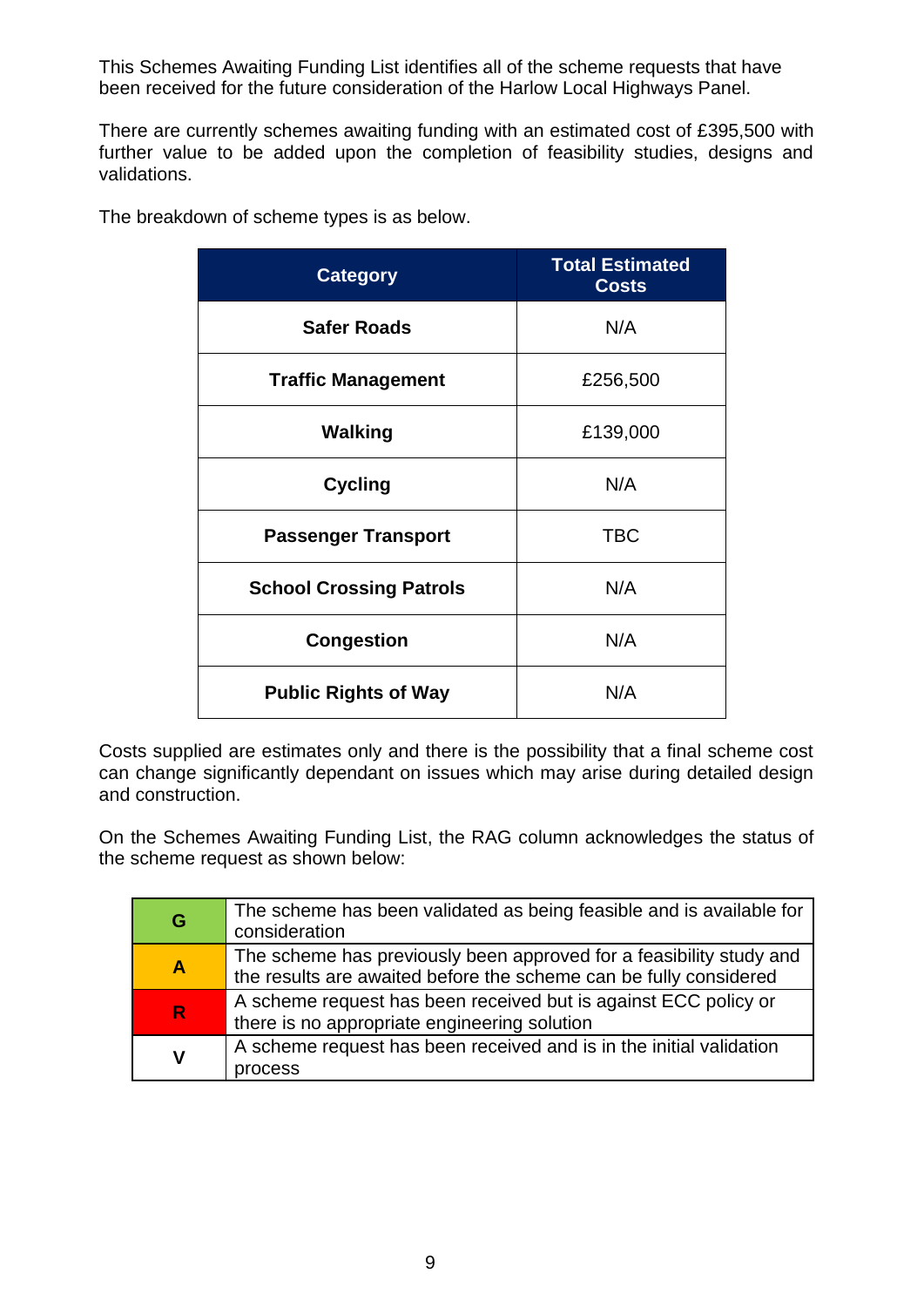### **Traffic Management**

| <b>Total Value of</b><br>schemes | £256,500 |
|----------------------------------|----------|
|----------------------------------|----------|

| <b>Ref</b>     | <b>Scheme name</b>                                                                    | <b>Description</b>                                                                                                                              | <b>Division</b>          | <b>Scheme stage</b> | <b>Cost Code</b> | <b>Estimated</b><br>Cost | <b>Comments</b>                                                                                                                                                                                                                  | <b>RAG</b> |
|----------------|---------------------------------------------------------------------------------------|-------------------------------------------------------------------------------------------------------------------------------------------------|--------------------------|---------------------|------------------|--------------------------|----------------------------------------------------------------------------------------------------------------------------------------------------------------------------------------------------------------------------------|------------|
| 1              | Maddox Road -<br>Traffic calming<br>amendments                                        | Request to look into the<br>existing traffic calming<br>measures                                                                                | <b>Harlow North</b>      | Feasibility         | LHAR162015       | £5,500                   |                                                                                                                                                                                                                                  | G          |
| 2              | Maddox Road -<br>Layby improvements                                                   | Request for layby<br>improvements to<br>accommodate echelon<br>parking                                                                          | <b>Harlow North</b>      | Design              | LHAR162016       | £5,500                   | The validation has recommended proceeding to a<br>feasibility study to identify possible improvements.                                                                                                                           | G          |
| 3              | Kingsland outside<br>149 and 91, Harlow -<br>Parking                                  | Measures to improve the<br>congestion issues caused by<br>parked vehicles                                                                       | <b>Harlow West</b>       | Feasibility         | LHAR162018       | £6,500                   | The validation has identified verge areas within<br>Kingsland which could be converted to improve<br>parking. The land however is not highways so land<br>acquisition would be required in addition to the<br>feasibility study. | G.         |
| 4              | Southern Way -<br>40mph speed limit<br>enhancement                                    | Improve the size and<br>frequency of the 40mph<br>repeater signage                                                                              | <b>Harlow West</b>       | Validation          | LHAR212003       | <b>TBC</b>               | In validation.                                                                                                                                                                                                                   | $\vee$     |
| 5              | Southern Way - VAS                                                                    | VAS sign                                                                                                                                        | <b>Harlow West</b>       | Validation          | LHAR212004       | <b>TBC</b>               | In validation.                                                                                                                                                                                                                   | $\vee$     |
| 6              | First Avenue -<br>Vehicular access to<br>the skatepark                                | Vehicular access to the<br>skatepark from First Avenue<br>where Harlow District<br>Council are making<br>improvements for<br>emergency vehicles | <b>Harlow North</b>      | Total scheme        | LHAR212005       | £13,000                  | In validation.                                                                                                                                                                                                                   | G          |
| $\overline{7}$ | Lane End / Malkin<br>Drive, Church<br>Langley - Traffic<br>management<br>improvements | Measures including a raised<br>surface and bollards to<br>prevent vehicles from<br>obscuring visibility at the<br>junction                      | <b>Harlow South East</b> | Validation          | LHAR212008       | <b>TBC</b>               | In validation.                                                                                                                                                                                                                   | $\vee$     |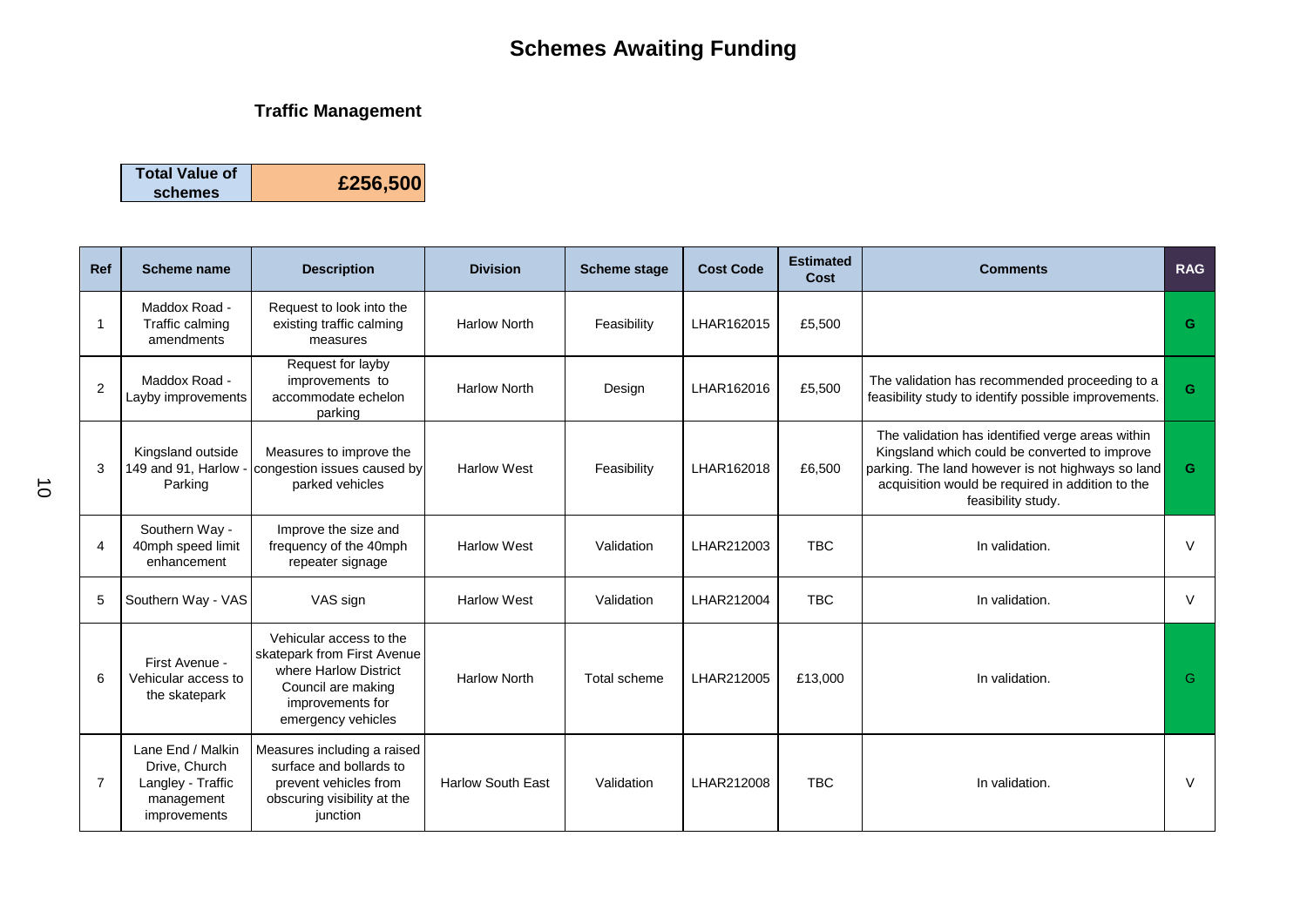### **Traffic Management**

| schemes | <b>Total Value of</b> | £256,500 |
|---------|-----------------------|----------|
|---------|-----------------------|----------|

| Ref | <b>Scheme name</b>                                                                        | <b>Description</b>                                                                                            | <b>Division</b>          | <b>Scheme stage</b> | <b>Cost Code</b> | <b>Estimated</b><br>Cost | <b>Comments</b>                                                                                                                                     | <b>RAG</b> |
|-----|-------------------------------------------------------------------------------------------|---------------------------------------------------------------------------------------------------------------|--------------------------|---------------------|------------------|--------------------------|-----------------------------------------------------------------------------------------------------------------------------------------------------|------------|
| 8   | Waterhouse Moor -<br>No through traffic                                                   | Scheme to consider the<br>possibility of closing<br>Waterhouse Moor as a<br>through route                     | <b>Harlow South East</b> | Validation          | LHAR212006       | <b>TBC</b>               | In validation.                                                                                                                                      | V          |
| 9   | Traceys Road -<br>School parking<br>prevention                                            | Scheme to prevent school<br>themed parking from<br>blocking residential<br>properties during pick up<br>times | <b>Harlow South East</b> | Validation          | LHAR212007       | <b>TBC</b>               | In validation.                                                                                                                                      | $\vee$     |
| 10  | Fourth Avenue jct<br>with North Gate -<br>roundabout surface<br>amendment                 | Change to the surface of the<br>roundabout to illuminate the<br>need to undertake<br>vegetation maintenance   | <b>Harlow West</b>       | Total scheme        | LHAR212009       | £15,000                  | The validation recommends an asphalt surface for<br>the top of the roundabout.                                                                      | G          |
| 11  | London Road btw<br>Priory Avenue and<br>Jocelyns - Traffic<br>Calming                     | Measures to slow traffic and<br>to deter cutting through on<br>London Road                                    | <b>Harlow North</b>      | Validation          | LHAR212010       | <b>TBC</b>               | In validation.                                                                                                                                      | V          |
| 12  | <b>Broadfields - Safety</b><br>improvements<br>outside The Downs<br><b>Primary School</b> | Package of measures<br>including improved signage,<br>pedestrian dropped kerb and<br>possible raised table.   | <b>Harlow North</b>      | Validation          | LHAR212011       | <b>TBC</b>               | In validation.                                                                                                                                      | $\vee$     |
| 13  | <b>Opposite Bushey</b><br>Croft, Harlow -<br>Parking                                      | Implementation of measures<br>identified in the design                                                        | <b>Harlow West</b>       | Implementation      | LHAR162020       | £97,000                  | The proposal is for the creation of approximately<br>21 parking places to take the traffic off the road<br>and the verge which had been churned up. | G.         |
| 14  | Paringdon Road -<br>Route study                                                           | Implementation of measures<br>identified in the study                                                         | <b>Harlow West</b>       | Implementation      | LHAR192012       | <b>TBC</b>               | Awaiting the completion of the feasibility study.                                                                                                   | A          |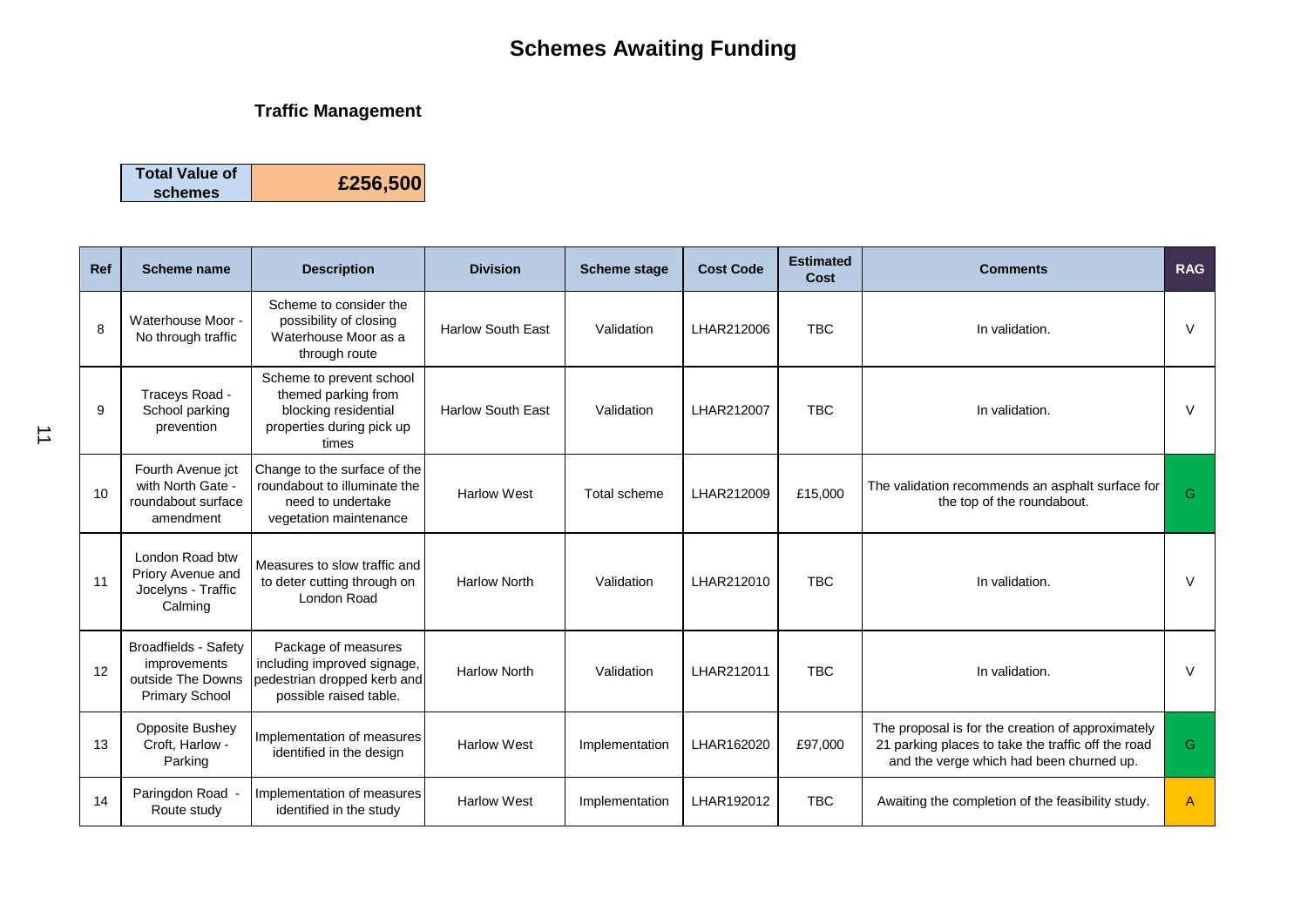### **Traffic Management**

| <b>Total Value of</b> | £256,500 |
|-----------------------|----------|
| schemes               |          |

| <b>Ref</b> | Scheme name                                             | <b>Description</b>                                                                                       | <b>Division</b>          | <b>Scheme stage</b> | <b>Cost Code</b> | <b>Estimated</b><br>Cost | <b>Comments</b>                                   | <b>RAG</b> |
|------------|---------------------------------------------------------|----------------------------------------------------------------------------------------------------------|--------------------------|---------------------|------------------|--------------------------|---------------------------------------------------|------------|
| 15         | Waterhouse Moor -<br>Parking<br>improvements            | Implementation of parking<br>places identified in the<br>design                                          | <b>Harlow South East</b> | Implementation      | LHAR192006       | £76,500                  |                                                   | G.         |
| 16         | Potter Street -<br>Review of existing<br>20mph zone     | Implementation of measures<br>identified in the study to look<br>at the existing 20mph limit             | <b>Harlow South East</b> | Implementation      | LHAR162014       | <b>TBC</b>               | Awaiting the completion of the feasibility study. | A          |
| 17         | Latton Bush Centre -<br>Mini roundabout<br>improvements | Implementation of measures<br>identified in the study to look<br>at deflection on the mini<br>roundabout | <b>Harlow South East</b> | Implementation      | LHAR192007       | £37,500                  |                                                   | G.         |
| 18         | Hare Street Springs -<br>Traffic management             | Implementation of measures<br>identified in the design.                                                  | <b>Harlow West</b>       | Implementation      | LHAR182005       | <b>TBC</b>               | Design complete, awaiting the target cost.        | G.         |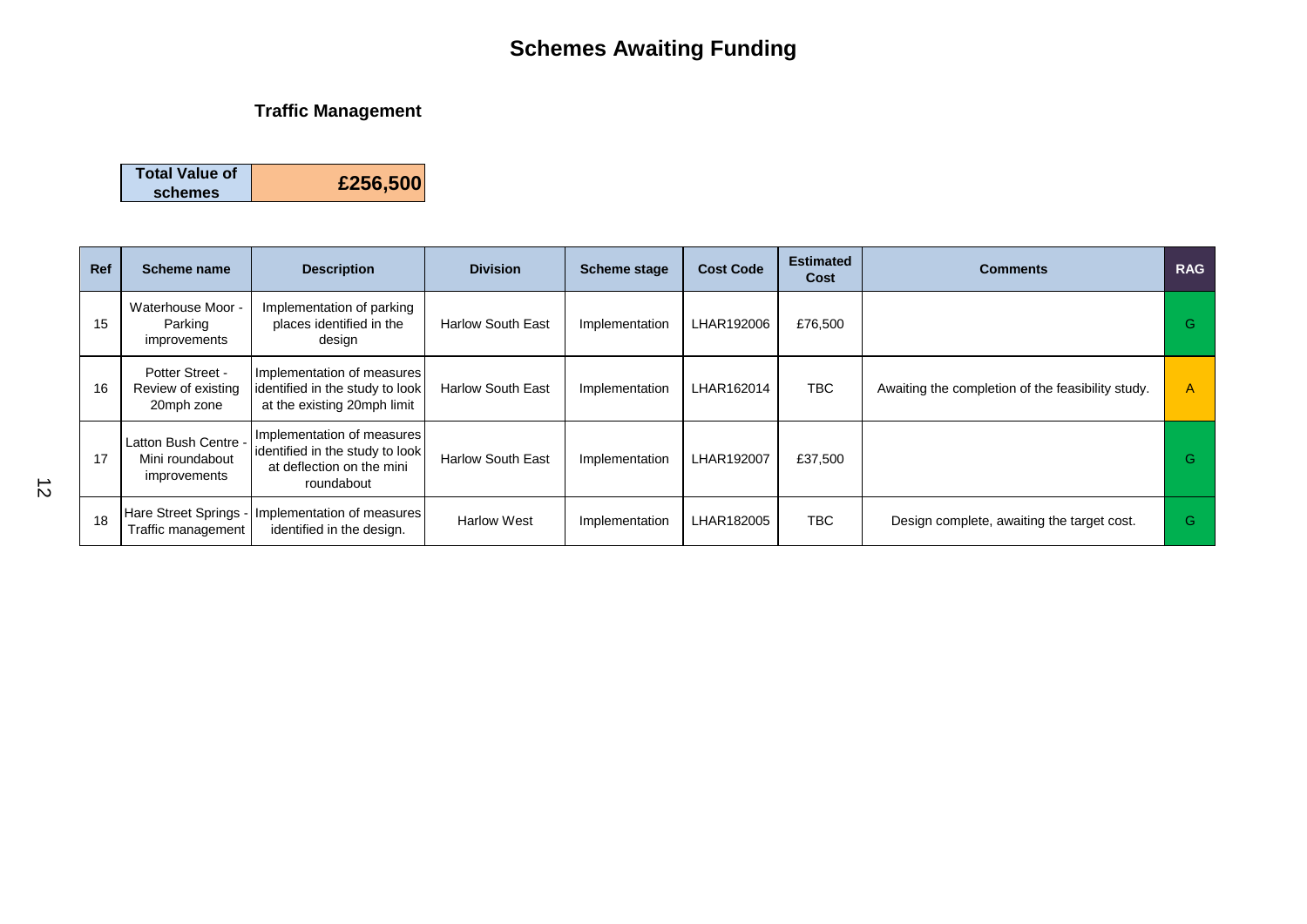## **Walking**

| <b>Total Value of</b> | £139,000 |
|-----------------------|----------|
| schemes               |          |

| Ref            | <b>Scheme name</b>                                                             | <b>Description</b>                                        | <b>Division</b>             | <b>Scheme stage</b> | <b>Cost Code</b> | <b>Estimated</b><br>Cost | <b>Comments</b> | <b>RAG</b> |
|----------------|--------------------------------------------------------------------------------|-----------------------------------------------------------|-----------------------------|---------------------|------------------|--------------------------|-----------------|------------|
| 1              | Hare Street junction<br>with Spring Close -<br>Dropped crossings               | 1 pair of dropped crossings                               | <b>Harlow West</b>          | <b>Total scheme</b> | LHAR163013       | £5,500                   |                 | G          |
| $\overline{2}$ | <b>Helions Road</b><br>Junction with<br>Harberts Road -<br>Dropped crossings   | 1 pair of dropped crossings                               | <b>Harlow West</b>          | Total scheme        | LHAR163014       | £5,500                   |                 | G          |
| 3              | Willowfield junction<br>with Tendring Road -<br>Dropped crossings              | 2 pairs of dropped crossings                              | <b>Harlow West</b>          | Total scheme        | LHAR163015       | £9,500                   |                 | G          |
| 4              | Maunds Hatch<br>junction with Maunds<br>Hatch - Dropped<br>crossings           | pair of dropped crossings<br>in the vicinity of the Co-Op | <b>Harlow West</b>          | Total scheme        | LHAR163019       | £5,500                   |                 | G          |
| 5              | <b>Tendring Road</b><br>junction with<br>Partridge Road -<br>Dropped crossings | 1 pair of dropped crossings                               | <b>Harlow West</b>          | Total scheme        | LHAR163021       | £5,500                   |                 | G          |
| 6              | Tawney's Road<br>junction with The<br>Fairways - Dropped<br>crossings          | 1 pair of dropped crossings                               | <b>Harlow South</b><br>East | Total scheme        | LHAR163023       | £6,500                   |                 | G          |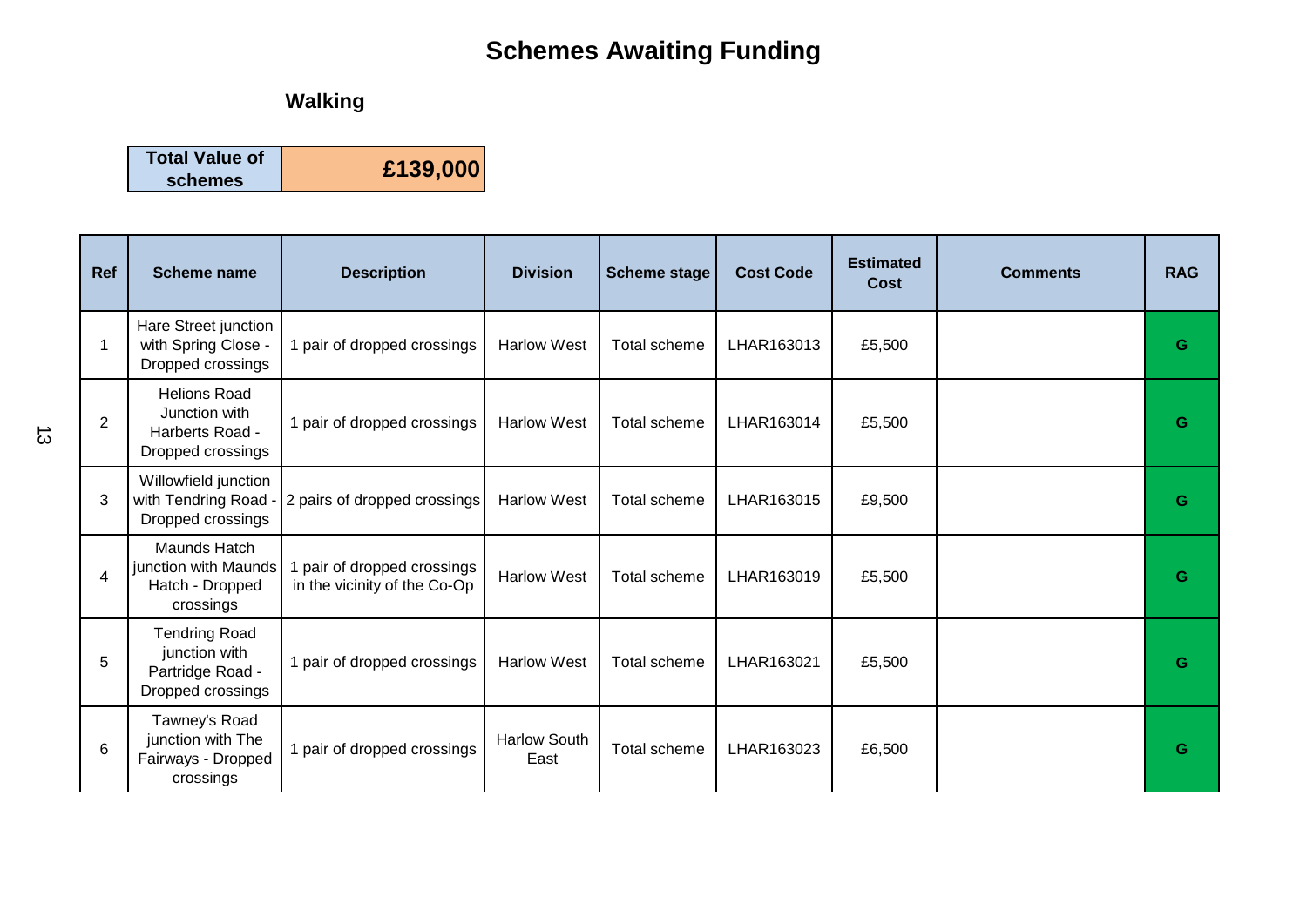| Ref            | <b>Scheme name</b>                                                               | <b>Description</b>                                                              | <b>Division</b>             | <b>Scheme stage</b> | <b>Cost Code</b> | <b>Estimated</b><br><b>Cost</b> | <b>Comments</b>                                                                                                                                                                                                                                                                                | <b>RAG</b> |
|----------------|----------------------------------------------------------------------------------|---------------------------------------------------------------------------------|-----------------------------|---------------------|------------------|---------------------------------|------------------------------------------------------------------------------------------------------------------------------------------------------------------------------------------------------------------------------------------------------------------------------------------------|------------|
| $\overline{7}$ | Waterhouse Moor -<br>Dropped crossings                                           | Request for 2 pairs of<br>dropped crossings down<br>Waterhouse Moor             | <b>Harlow South</b><br>East | Total scheme        | LHAR163026       | £11,000                         |                                                                                                                                                                                                                                                                                                | G          |
| 8              | Finchmoor - Dropped<br>crossings                                                 | Request for additional<br>dropped crossings down<br>Finchmoor                   | <b>Harlow West</b>          | Total scheme        | LHAR163028       | £30,000                         |                                                                                                                                                                                                                                                                                                | G          |
| 9              | Abercrombie Way<br>junction with<br>Woodcroft - Dropped<br>crossings             | 1 pair of dropped crossings                                                     | <b>Harlow West</b>          | Total scheme        | LHAR163029       | £11,000                         |                                                                                                                                                                                                                                                                                                | G          |
| 10             | <b>Entrance to Church</b><br>Gate School -<br>Dropped crossings                  | 1 pair of dropped crossings                                                     | <b>Harlow North</b>         | Total scheme        | LHAR163003       | £4,000                          |                                                                                                                                                                                                                                                                                                | G          |
| 11             | Miles Close junction<br>with Herbert's -<br>Dropped crossings                    | 1 pair of dropped crossings                                                     | <b>Harlow West</b>          | Total scheme        | LHAR163004       | £5,500                          |                                                                                                                                                                                                                                                                                                | G          |
| 12             | Shawbridge junction<br>next to sign for<br>houses 132-152 -<br>Dropped crossings | 1 pair of dropped crossings                                                     | <b>Harlow West</b>          | Total scheme        | LHAR163008       | £5,500                          |                                                                                                                                                                                                                                                                                                | G          |
| 13             | Little Parndon<br>School, Hodings<br>Road - Zebra<br>crossing                    | Investigations into possible<br>zebra crossing in the vicinity<br>of the school | <b>Harlow West</b>          | Validation          | LHAR203001       | <b>TBC</b>                      | The PV2 assessment has<br>now been completed with the<br>returned readings being<br>outside the required level to<br>qualify for a zebra crossing.<br>Cllr Souter has requested<br>that a CMA is progressed for<br>the Cabinet Member for<br>Highways to make a decision<br>outside of policy. | R          |